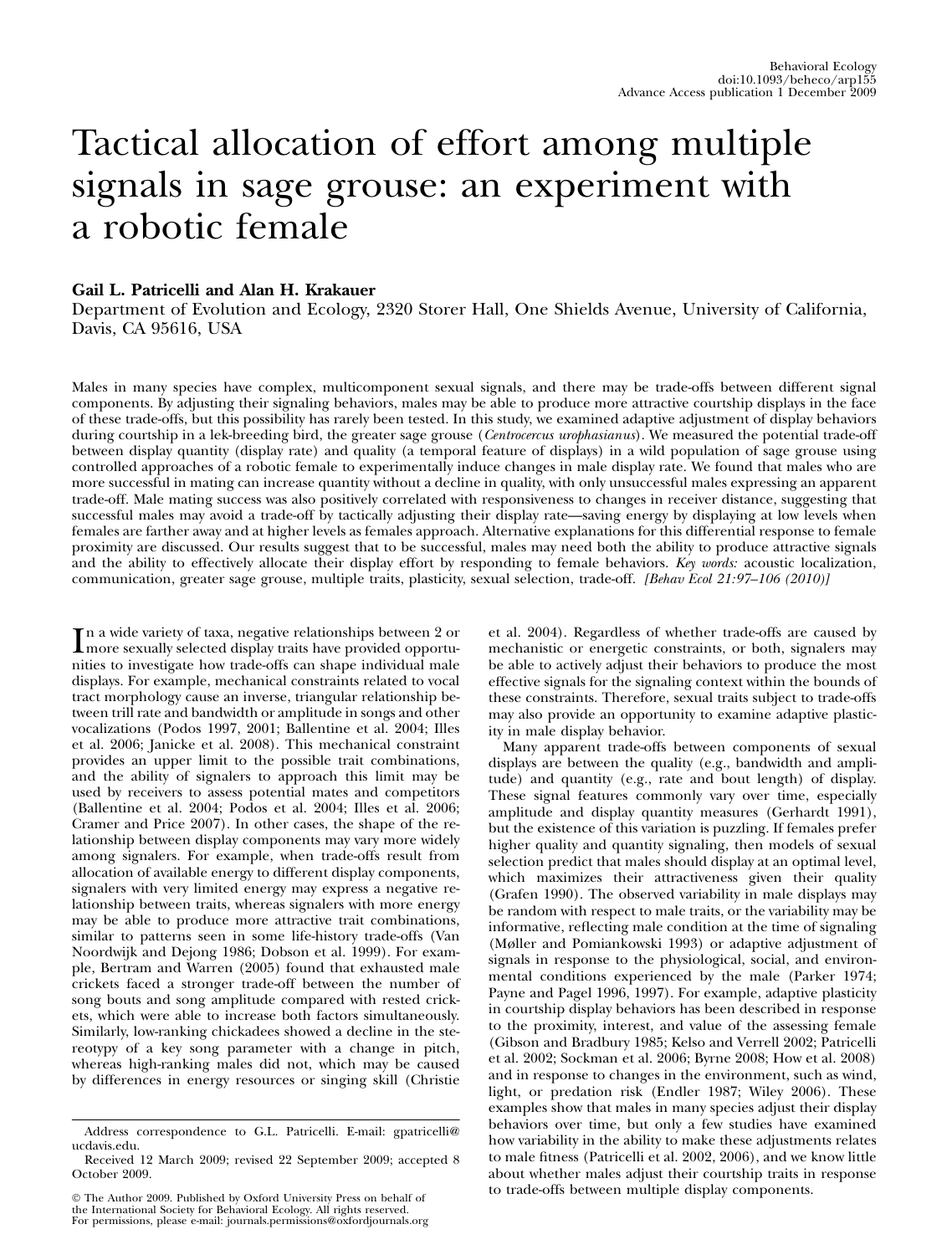

Figure 1

The "strut" vocalization, showing the mechanically produced "swish" of wings against breast feathers, the low-frequency ''coo'' notes, followed by a pop, a frequency-modulated whistle and another pop. The IPI is the time delay between the 2 pop notes.

We examined apparent trade-offs between multiple components of the complex sexual display of greater sage grouse (Centrocercus urophasianus) and whether the ability of males to adjust their display traits in the face of these trade-offs relates to mating success. Male greater sage grouse gather on strutting grounds called leks during the spring breeding season and produce spectacular courtship displays (struts) involving both visual and acoustic components. Male sexual displays are visually extravagant, but no morphological or plumage traits thus far measured predict male mating success (Gibson and Bradbury 1985), though the presence of hematomas on air sacs is negatively related to female proximity to males, which may reflect female preference (Boyce 1990). One aspect of the male vocal display is related to male mating success—the interpop interval (IPI), which is the time interval between 2 ''pop'' notes during which a ''whistle'' note occurs (Figure 1). IPI is positively related to male mating success, suggesting that females prefer longer intervals (Gibson et al. 1991; Gibson 1996). In addition to this aspect of display quality, the ''quantity'' of male display is also related to male mating success, with successful males attending the lek more frequently and strutting at a higher rate (Gibson and Bradbury 1985; Gibson et al. 1991; Gibson 1996). High lek attendance may also be associated with lower parasite prevalence (Boyce 1990; but see, Gibson 1990), suggesting that display effort may be an indicator of male quality. Perplexingly, Gibson (1996) also found a marginally significant negative relationship ( $P = 0.066$ ) between strut rate (SR) and IPI among males, suggesting that males have either a high SR or high IPI but not both. Although evidence of a negative relationship is not in itself proof of a trade-off (Stearns 1992; Knops et al. 2007), this result is consistent with a mechanistic or energetic trade-off between SR and IPI.

Here, we look for evidence of a trade-off between the quantity and quality of male display at 2 scales of analysis—covariation between maximum trait values among males and covariation of traits within individual males over time—and test hypotheses about how these traits relate to male mating success and male courtship tactics. We do so in a wild population of sage grouse using controlled approaches of a robotic female on the lek to measure how males adjust their SR in response to robot proximity and how IPI covaries with SR within individual males. We begin by examining whether there is a negative relationship between maximum SR and maximum IPI among males, similar to the relationship found in another population of sage grouse (Gibson 1996). Next, we test  $2$  alternative hypotheses about the relationship between SR and IPI within individual males, as males adjust their SR in response to changes in proximity with the robotic female. First, we test the hypothesis that all males will be constrained to express a negative relationship between display traits (the fixed relationship hypothesis); this predicts that all males will show a similar decline in their IPI as their SR increases, such that individual males mirror the negative relationship Gibson (1996) found among males. Second, we test the hypothesis that the relationship between display traits will differ among males, as we would expect if this relationship was influenced by differences among males in the resources they have available to produce costly displays (the differential constraint hypothesis). This predicts that there will be significant differences among males in the slope of their relationship between SR and IPI. Further, we predict that this slope will be positively related to male mating success, with preferred males able to increase their SR with lesser or no decline in IPI, consistent with female preference for males better able to produce costly displays.

In addition to testing these hypotheses about the relationship between display components, we examine how individual males adjust their signals according to female proximity. Observers of sage-grouse courtship have long noticed that male display rate increases with proximity to females (Hartzler 1972; Wiley 1973a, 1973b; Gibson and Bradbury 1985). If females prefer higher SRs, then why don't males display at their maximum rate at all times? One possibility is that courtship display is energetically costly (Vehrencamp et al. 1989) and that males could mitigate this cost by reducing SR when potential receivers are more distant and are less likely to be assessing the male (Taigen and Wells 1985; Bertram and Warren 2005; How et al. 2008). We test whether variation in how males adjust their SR in response to robot proximity explains the observed relationships between display components. Because males may differ in both the overall levels of display and the relationship between display components, we use multivariate analysis to examine how maximum display levels, the relationship between traits, and response to proximity all relate to male mating success.

## MATERIALS AND METHODS

We monitored breeding behaviors of 41 territory-holding adult male greater sage grouse on Monument Lek (Fremont County, Wyoming, United States,  $42^{\circ}49'44.42''$ N, 108°30'24.08"W) daily from first light until all birds left the lek, between 3 March and 30 April 2007 (excepting 5 days when snow prohibited lek access). In 2007, Monument Lek contained a maximum of 103 adult and juvenile males, including a peripheral group of males who are dispersed in the sagebrush around the main portion of the lek; the view of these males is obscured by vegetation and topography, so we focused on the males in the main open portion of the lek, which included 41 territory-holding males. Robot experiments were conducted between 9 April and 28 April 2007, after the peak in female visitations and copulations for the season (83% of copulation occurred before this interval) to avoid interference of and by real females. Trials were conducted in the morning between 0645 and 0820, when males were actively strutting; this encompasses the average time of maximum male (mean  $= 0725$ , standard deviation  $[SD] = 38$  min) and female (mean = 0722, SD = 41 min) daily attendance on this lek and is well before birds typically depart from the lek (mean  $= 0920$ , SD  $= 41$  min). Observers in blinds on a hill  $\sim$ 200 m from the lek used spotting scopes to identify males individually by plumage patterns (Wiley 1973b) and note their locations  $\pm 1$  m relative to the grid of survey stakes placed at 10 meter (m) intervals on the main area of the lek (ca. 100 m  $\times$  130 m). Identified males were observed on average  $2.1 \pm 0.8$  times per day, with the regular territory-holding males seen as many as 10 times per day. We used 3 high-definition video cameras (Sony HDR-HC1 and HDR-HC3, Tokyo, Japan) placed in the observer blinds overlooking the lek to capture the activity of all males in the main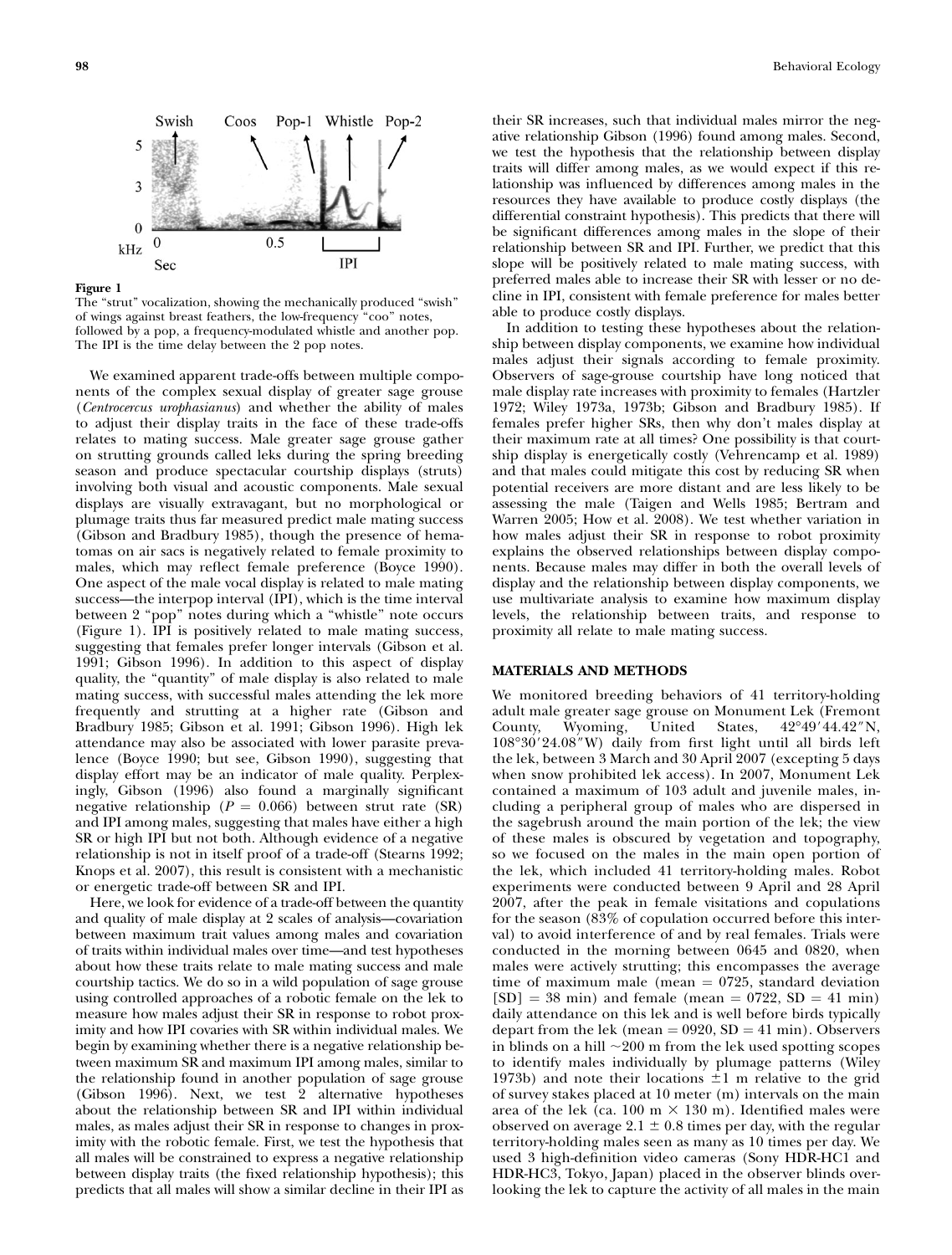portion of the lek throughout the breeding season; an additional camera was used to capture behaviors during experiments (Sony HDR-FX1). During video analysis, observers used field identifications to assign an ID to a bird on the video and then track the bird over time to score behaviors (male mating success and SR). We also used the field record and video to assign IDs to localized vocalizations (see below). This research was approved by the Wyoming Game and Fish Department (permit 405) and UC Davis Animal Care and Use Committee (protocol 11662).

## Male mating success

Male mating success was used as an estimate of male fitness and was scored from videos as the total number of copulations by the male (e.g., Gibson et al. 1991). Female choice is a major determinant of male fitness in sage grouse, because females are free to sample and mate with any male on the lek (Gibson et al. 1991; Gibson 1996). Females receive no direct benefits from males (males provide no parental care and females nest off the lek); thus, the resource quality of territories does not influence female choice. Previous paternity studies indicate that mating success predicts actual male reproductive success (Semple et al. 2001). We observed 75 copulations in 2007, 91% of which were attributable to a male of known identity. We did not adjust mating success values for the number of days on the lek (Gibson and Bradbury 1985; Gibson et al. 1991; Gibson 1996); instead, we included the number of days on the lek as a variable in the principle components analysis (PCA; see Table 1 and Figure 5).

#### Array recording and the acoustic localization system (ALS)

We used acoustic localization to reconstruct the locations of sound sources using the time delay of the same sound reaching multiple microphones (Spiesberger and Fristrup 1990). Acoustic localization has been used primarily to track marine mammals (e.g., Clark and Ellison 2000) and only more recently in studies of terrestrial ecology (e.g., Langemann et al. 2000; Mennill et al. 2006). We used an array of 24 omnidirectional microphones (Sennheiser K6/ME62, Wedemark, Germany) to record the strut vocalizations of all males on the main portion of the lek simultaneously. Audio was acquired (16 bit, 44.1 kHz, WAV format) through three 8 channel digitizing preamplifiers (Mark of the Unicorn [MO-TU] 896 and 896HD) on a Macintosh Powerbook G4 laptop running MOTU digital performer and recorded on external hard drives. We used Word Clock time code from a MOTU MIDI TimePiece AV to ensure sample-accurate synchronization among our 24 audio channels. We used Syrinx (John Burt, University of Washington) to display our 24-channel audio recordings and choose vocalizations for analysis. Localization was performed on annotated audio files using the program ArrayBatchGui (John Burt) in MATLAB (Mathworks). We used the time and location of male displays collected from videos to determine which individually identified male was the source of each localized call.

We tested the ALS in Spring 2007 by playing back multiple recordings of sage grouse and other local bird species from 3 locations within the array and 1 location at the array edge; accuracy at the 3 playback sites within the array ranged from  $0.37 \pm 0.18$  m ( $N = 88$ ) to 0.48  $\pm$  0.20 m ( $N = 85$ ) (unpublished data). Accuracy at the edge of the array was slightly lower (1.08  $\pm$  0.43 m, N = 51) but still sufficient to identify the source of a display in most cases. We localized male courtship displays recorded on the microphone array during the experiment and used the time and location of male displays collected from video recordings of the experiments in order to

#### Table 1

## PCA of 5 measures of male display effort and quality

|                                               | PC <sub>1</sub> | PC <sub>2</sub> | PC <sub>3</sub> |
|-----------------------------------------------|-----------------|-----------------|-----------------|
| % Var explained                               | 37              | 23              | 18              |
| Eigenvalue                                    | 1.87            | 1.14            | 0.88            |
| Component score: Max SR <sup>a</sup>          | 0.81            | 0.07            | $-0.14$         |
| Component score: Max IPI <sup>a</sup>         | $-0.11$         | 0.01            | 0.99            |
| Component score: slope proximity <sup>b</sup> | $-0.8$          | $-0.12$         | 0.02            |
| Component score: slope IPI-SR <sup>c</sup>    | $-0.05$         | 0.91            | $-0.07$         |
| Component score: days on lek <sup>d</sup>     | 0.39            | 0.74            | 0.1             |
| $R_s$ with mating success <sup>e</sup>        | 0.5             | 0.33            | 0.18            |
| P of correlation                              | 0.008           | 0.098           | 0.37            |

<sup>a</sup> Maximum SR (Max SR) and maximum IPI (Max IPI) are measures of display effort and quality.

 $^{\rm b}$  The slope of SR on proximity is a measure of the degree to which the male adjusts his SR in response to female proximity.

The slope of IPI and SR is the slope of the relationship between SR and IPI within individual males.

<sup>d</sup> The number of days spent on the lek is a season-long measure of display effort.

 $e<sup>e</sup>$  " $R<sub>s</sub>$  with mating success" is the Spearman rank correlation between the factor and male mating success.  $N = 27$  for all correlations.

determine which male was the source of a given call. Video and audio time codes were synchronized to within 1 s to an atomic digital clock. All microphones and survey stakes were georeferenced using a surveyor-grade GPS (Ashtech Promark II) to improve accuracy of acoustic localization.

#### Robot and experimental protocol

We used a robotic female to provide a controlled female stimulus to displaying males (Figure 2). Robots are increasingly common in behavioral research, as they allow playback experiments with a visual stimulus in a natural setting (Webb 2000). The robot was enclosed in real female sage-grouse skin (Patricelli et al. 2006) and was moved along G-scale model train tracks (for video, see Online Supplement). The robotic female sage grouse (Figure 2a) has 2 axes of movement, each radio remote controlled by servo motors (Futaba T9CAP remote controller, 1024 8-channel 74-MHz transmitter, and servo motors): 1) the head moves side to side to appear more realistic and 2) the body rotates  $360^{\circ}$  to face the displaying male. The electronics were enclosed by a metal- and plasticmesh armature on which sage-grouse skin is attached (see Methods in Patricelli et al. 2006). Skins were collected in Lander, WY, United States, by federal sage-grouse managers during the hunting season. To measure male display from a female's perspective (Figure 2b), the robot is equipped with a wireless video camera, as well as a microphone and audio recorder (these audio recording were not used in the current experiment). Video was acquired with a mini-video camera (Supercircuits PC182XS) emerging from the front of the robot and transmitted wirelessly (Supercircuits AVX434 transmitter and receiver) to the blind where it was viewed and recorded on a Sony GV-D1000 Mini-DV recorder. The live video feed was used to navigate the lek without collision and find experimental stop locations (see below). Noise produced by the robot (mainly the servos) was approximately 40.4 dBA at 1 m (re 20 *l*Pa, measured with a Larson-Davis 824 sound level meter); equivalent to the typical noise level of a quiet room (Singal 2005). The mean distance between the robot and courting males was 16.6 m (SD = 8.4), predicting  $\leq$ 16 dBA at the average courting male, which is quieter than ambient (ca. 34 dBA with no males vocalizing, unpublished data).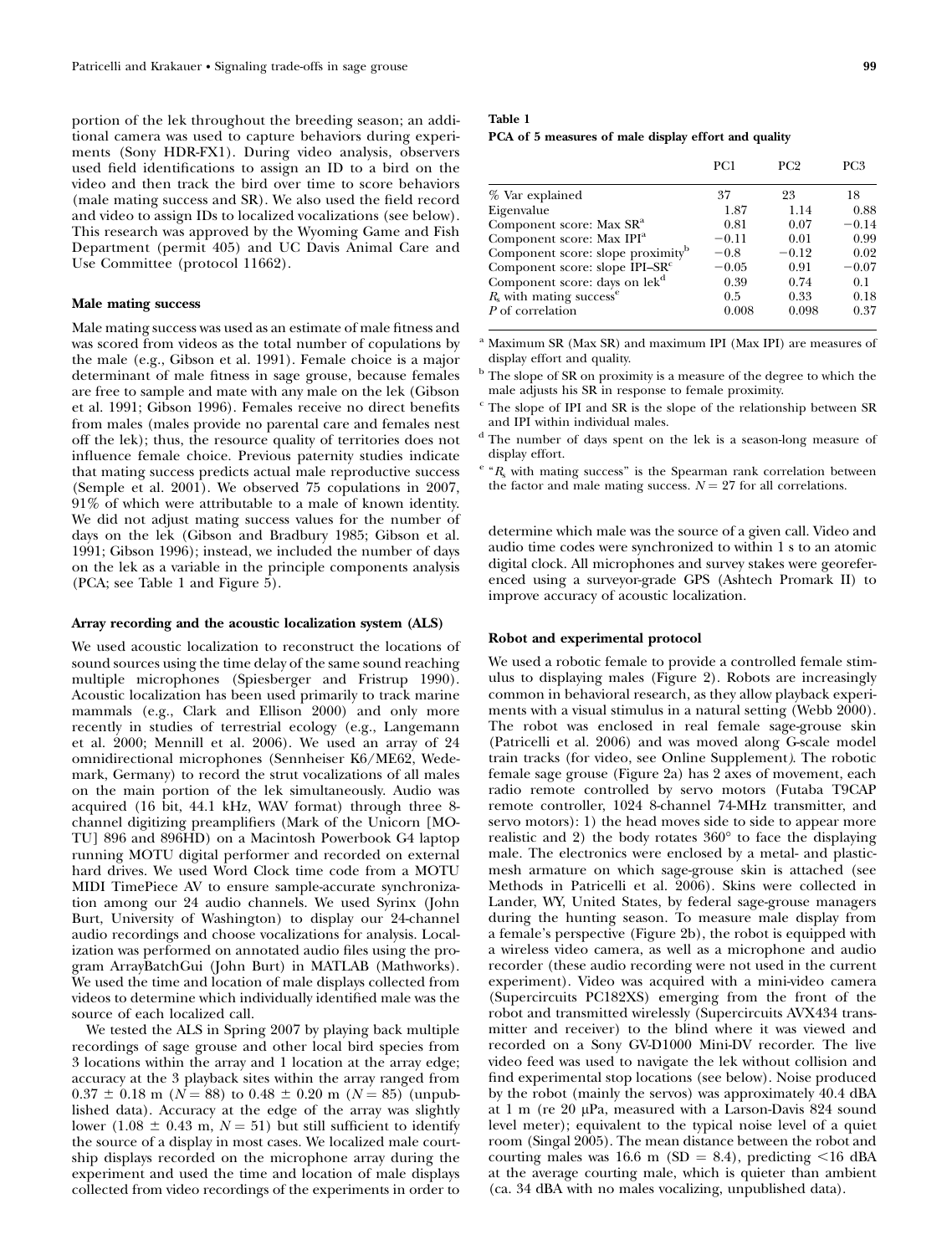

## Figure 2

(a) The robotic female sage grouse, showing the on-board microphone (arrow 1) and the mini-video camera (arrow 2). By remote control, the robot can look side to side and rotate to face the focal male. During experiments, the robot was moved along camouflaged G-scale train tracks, stopping at 3 locations with increasing proximity to the focal male. (b) A still image from the on-board video camera of a male courting the robot. See Online Supplement for video of the robot and male courtship.

Tracks were placed on the lek on the afternoon before the experiment, when no birds were present on the lek. Tracks approximately 20 m in length emerged from a blind on the lek (from which the robot was controlled) and ran straight toward the favored display site of the focal male. The tracks were camouflaged with cloth and dirt from the lek, leaving only the brass rails visible; the grouse showed no aversion to the tracks, crossing them readily (personal observation). Tracks are present during the pretrial periods of the experiments, so any undetected effects of the tracks on male behavior were controlled in comparisons of male behavior in the presence and absence of the robot. Immediately before each experiment, we used speakers in the blind to play ''quacking'' sounds often made by females arriving at the lek (Hartzler 1972); vocalizations were recorded on the microphone array earlier in the season. During experiments, we stopped the robot for 3 min at each of 3 points along straight tracks: 16, 6, and 1 m from the end of the tracks, then returned to the blind. Stops were marked by a small flag near the tracks, which was visible from the robot video camera. At each stop, the robot was rotated by remote control to face the focal male; the head was turned side to side at a moderate pace throughout the experiment to appear more realistic. For each experiment, we chose a focal male randomly with respect to male mating success, but surrounding males also courted the robot and are included in the experimental analysis. Focal males were not necessarily the closest male to the robot and responded similarly to nonfocal males (there were no significant differences in response variables between focal and nonfocal males; mean SR  $t = 1.01$ ,  $P = 0.39$ ; mean IPI  $t = 4.43$ ,  $P = 0.13$ ; slope of SR on proximity  $t = 0.38$ ,  $P = 0.6$ ; slope IPI–SR  $t = 0.42$ ,  $\overline{P} =$ 0.63). We tested 28 males with the robot during 9 trials (3–8 males courted the robot in each trial). To avoid multiple stimuli for males during experiments, we performed experiments when no females were present on the main portion of the lek (i.e.,  $\gg$  50 m from the target males). This simulates the visit of a single female to the lek, which is not uncommon; 21% of 2007 lek-attendance counts in which female(s) were present involved only 1 female.

The behavior of male and female sage grouse toward the robot was not qualitatively or quantitatively different from behavior toward real females. Males noticeably increased their SR when the robot exited the blind, and adjusted their SR in response to robot proximity (see Results, Figure 4), which are the main behavioral responses of males to real females (e.g., Wiley 1973a). We are currently examining the details of male strut behaviors in 2007 in response to real females to test the same hypotheses described here in natural courtships; preliminary results suggest that there is no difference in mean distance-corrected SR (at 5 m, calculated as described in Gibson et al. 1991; Gibson 1996) between courtships with the robot and courtships with real females (mean SR toward the robot =  $0.096 \pm 0.007$ ,  $n = 28$ , mean SR toward the real females =  $0.098 \pm 0.016$ ,  $n = 21$ ;  $t_{50} = 0.06$ ,  $P = 0.96$ ), and for males measured in both situations, SR toward the robot significantly predicts SR toward real females ( $R_s = 0.6$ ,  $n =$ 14,  $P = 0.03$ . Further, in 2 attempted trials where females arrived on the lek during experiments, the females aggregated near the robot as they would with a real conspecific female (Gibson et al. 1991); these trials were dropped from the analysis.

Our experimental design has 2 unavoidable limitations. First, a single robot was used for all of the experiments, due to ethical concerns and the difficulty of obtaining additional skins. Thus, there was pseudoreplication (sensu Kroodsma 1986) of one aspect of the playback stimulus (the robot), though not the robot's behaviors. Partly mitigating this effect, the robot armature was composed of taxidermied parts from 3 females and thus did not represent a single individual female (similar to combined or synthesized playbacks, McGregor et al. 1992). A study on bowerbirds found no difference in male response to different robotic models that were similarly made from multiple skins (Patricelli 2002; Patricelli et al. 2006). A second limitation of this experimental design is that multiple males responded to the female in each treatment, and their behavior may not be completely independent (a problem in most observation or experimental lek studies). We are currently investigating this possibility.

## Measuring SR, IPI, and response slopes

At each of the 3 robot stopping points and during a 3-min pretrial period (before the trial and when no females were present within 50 m of the male), we calculated for each male the mean SR, IPI, and distance between the male and the robot. There was no relationship between the minimum distance between the male and the robot and male mating success that could bias estimates of male traits ( $R_s = 0.005$ ,  $n = 28$ ,  $P > 0.98$ ). To measure SR, we recorded the time at which each strut occurred from videos of experimental courtships. SR for each male (at each robot stop) was measured as the inverse of the arithmetic mean of interstrut intervals over the observation period. We did not use the harmonic mean of strut intervals (e.g., Gibson and Bradbury 1985), because we do not want to minimize extreme values (i.e., occasional longer rests between struts) given the controlled nature of the female stimulus and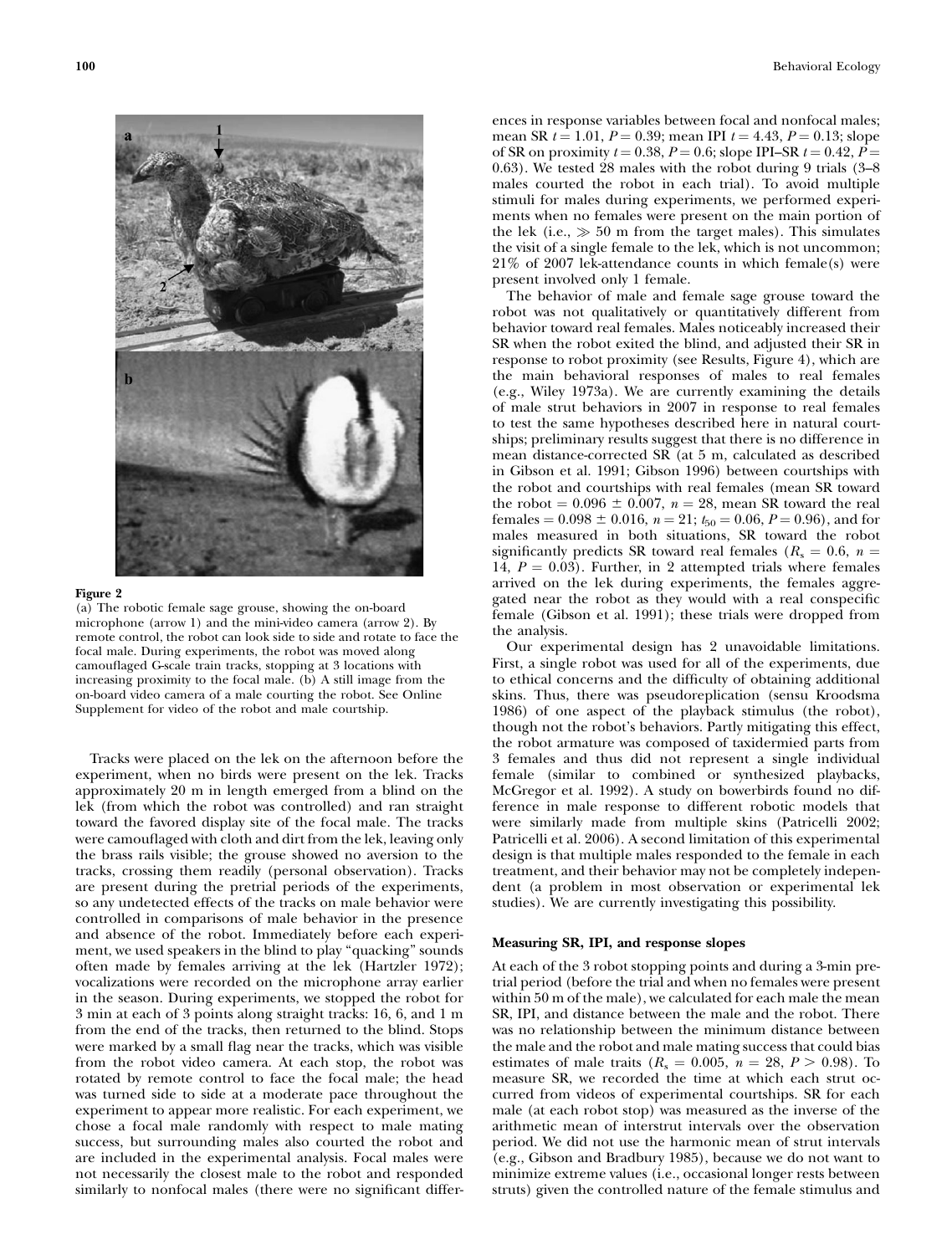our interest in changes in male display effort with proximity to the robot. The duration of the IPI is small compared with the time interval between struts; thus, even the extreme values of IPI we observed on the lek would not significantly affect the SR (mean among males of interstrut intervals during each male's fastest bout of strutting  $= 9.74$  s, SD  $= 2.6$ ,  $n =$ 28, min = 5.5 s; mean IPI among males =  $0.2$  s, SD = 0.004,  $n = 28$ , max = 0.2112). Three of the tested males were not visible during the pretrial period, so we could not calculate an SR in the absence of the robot or real females. IPIs were measured as the time delay between the center of the first and second pops (see Figure 1; Gibson and Bradbury 1985); IPIs were measured in Syrinx on the audio channel with the clearest spectrogram (fast Fourier transform size  $=$ 512, Hanning window). Measurements were made prior to acoustic localization and thus were blind to the identity of the male and the distance to the robotic female. A mean IPI was calculated at each robot stop as the mean IPI of all vocalizations that were free of overlapping vocalizations from other males and could be localized and assigned to the male during the stop period; the mean number of struts per male per robot stop was  $10.9 \pm 0.5$  and the mean number of IPIs that could be measured from these struts was  $3.52 \pm 0.3$ . "Maximum SR'' and ''maximum IPI'' are the maximum values for each male among the robot stops and pretrial periods (the highest value among average these sample-period averages). A ''response to proximity'' slope was calculated for each male as the slope of SR on the mean distance between the robot and the male (calculated using the ''slope'' function in Microsoft Excel). Similarly, a slope was calculated for each male between IPI and SR (''slope of IPI on SR''). For one male, we were only able to localize vocalizations at one of the robot stops; thus, we were unable to calculate a slope for IPI on SR.

#### **Statistics**

Spearman rank correlations  $(R_s)$  were used when variables, such as male mating success, could not be transformed to meet assumptions of normality for parametric statistics. We used repeated-measures regression to test for significant differences among males in the slopes of SR on IPI, using an SR-by-male interaction term; male ID was included a random block effect (MIXED procedure, SAS version 9). PCA, performed in SPSS (version 16), was used to analyze the relationship between 5 measures of male display traits and male mating success. We included in the PCA 2 measures of display effort and quality: maximum SR (Max SR) and maximum IPI (Max IPI). In addition, we included the response slope of SR on female proximity and the relationship between SR and IPI within individual males. Finally, we included the number of days spent on the lek, a season-long measure of display effort. Variables were rotated to maximize loadings using the varimax method with Kaiser normalization; we present results for the first 2 factors, which had eigenvalues greater than one (Quinn and Keough 2002), and the third factor, which had an eigenvalue close to one and loaded strongly with a variable of interest, maximum IPI (see Figure 5 and Table 1). All probability values are 2-tailed. Means are presented  $\pm$  standard error, unless otherwise noted.

# **RESULTS**

We found a positive relationship between maximum SR toward the robot and male mating success  $(R_s = 0.39, n = 28,$  $P = 0.042$ , suggesting a female preference for males who strut at a faster maximum rate. However, we did not find a significant relationship between maximum IPI and male mating success ( $R_s = 0.11$ ,  $n = 28$ ,  $P = 0.6$ ). Similar to Gibson



Figure 3

There is no significant relationship between maximum SR (1/mean duration of interstrut intervals) and maximum IPI in seconds (Max IPI) among all males combined  $(R_s = -0.12, n = 28, P > 0.5)$ . However, examining only unsuccessful males, there is a significant negative relationship between these traits (open circles;  $R_s = -0.46$ ,  $n = 19, P = 0.048$ , and in successful males the relationship is of approximately equal strength but reversed, though not statistically significant (closed circles;  $R_s = 0.48$ ,  $n = 9$ ,  $P = 0.2$ ). These correlation coefficients are significantly different from each other (Fisher's  $Z = 2.13$ ,  $P = 0.0331$ ).

(1996), we found a negative relationship between maximum SR and maximum IPI among males, but only when we examine males who were not successful in copulating (Figure 3). When we examine males who were observed to copulate, we find a positive, but not significant, relationship between trait values. We found a significant difference in the correlation coefficients between successful and unsuccessful males (Figure 3).

In addition, we examined how SR and IPI covary within individual males, as males adjust their SR to proximity with the robotic female. Consistent with the differential constraint hypothesis, we found variability among males in the relationship between SR and IPI (clearly visible in Figure 4a); the average slope of the within-male relationship between these traits did not significantly differ from zero, and a mixedmodel Analysis of covariance revealed significant differences in the relationship between SR and IPI among males, with a significant interaction between SR and male identity  $(dependent variable = mean IPI per male per robot stop, in$ dependent variable  $=$  mean SR per male per robot stop; fixed effects:  $SR = F_{1,42} = 0.42$ ,  $P = 0.52$ ,  $SR*$ male interaction =  $F_{27,42} = 11.6, P \le 0.0001$ . Further, we found a positive relationship between male mating success with real females and the slope of each male's relationship between SR and IPI (Figure 4b), with unsuccessful males having more negative slopes between SR and IPI. Males who strut at a high rate do not do so at the expense of regular attendance; indeed, we found a weak, nonsignificant tendency for males with a higher maximum SR to spend more days on the lek (Pearson  $R = 0.29$ ,  $n = 28, P = 0.14.$ 

To determine how successful males can increase their SR without causing a decrease in their IPI, we measured how male mating success relates to the slope of male response to robot proximity (the slope of male SR on distance to the robot). We found that the average slope among males was negative and differed significantly from zero (Figure 4c), suggesting that males typically respond to robot proximity by increasing their SR. We then examined how variation in these slopes relates to male mating success, finding a significant negative relationship (Figure 4d), which suggests that successful males adjust their SRs more strongly than unsuccessful males in response to proximity. Moreover, male SR in the pretrial period (with no robot on the lek and no real females within 50 m) was not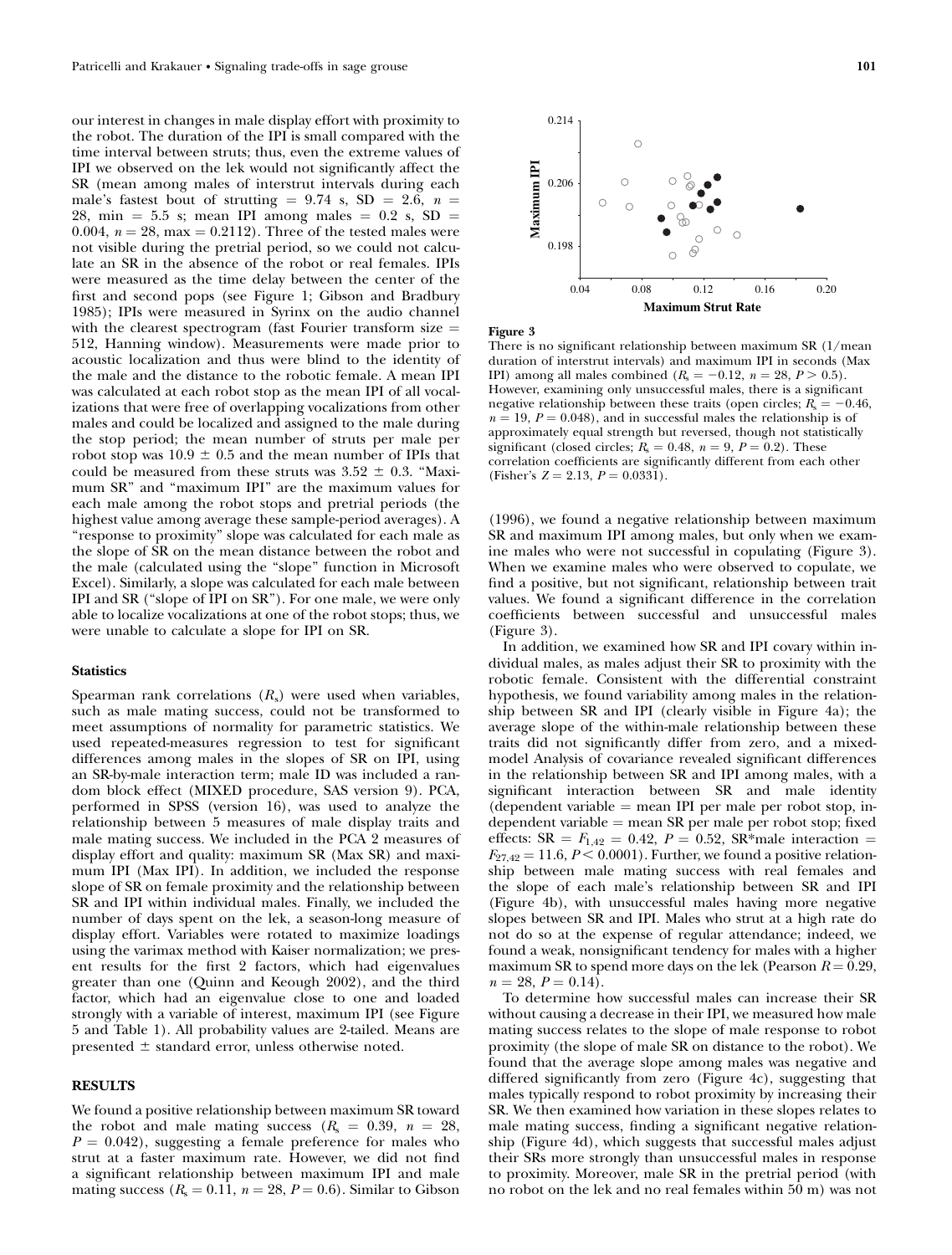### Figure 4

The fitness consequences of within-male variation in male display. In the upper plots (a and c), each line represents an individual male in the study; in the lower plots (b and d), the slopes of these lines are used as independent variables against mating success. (a) The average slope of the within-male relationship between IPI and SR does not significantly differ from zero  $(t_{26} = 0.17, P = 0.86)$ . (b) There is a positive relationship between the slope of IPI on SR and male mating success with real females ( $R_s = 0.39$ ,  $n = 27$ ,  $P = 0.043$ , with unsuccessful males disproportionately facing a trade-off between SR and IPI. Note that rank correlations  $(R_s)$  are used here to avoid undue influence of the outliers on the statistical tests. (c) Males on average respond to robot proximity by increasing their SRs—the average slope among males is negative and differs significantly from zero ( $t_{27} = 2.56$ ,  $P = 0.0164$ ), (d) There is a negative relationship between the slope of SR on proximity to the robot and male mating success  $(R_s = -0.42, n = 28, P =$ 0.027), with successful males adjusting their SRs more strongly than unsuccessful males in response to proximity.



positively related to mating success ( $R_s = -0.31$ ,  $n = 25$ ,  $P =$  $0.14$ ). Thus, successful males did not display at a higher rate than unsuccessful males in the absence of females—indeed there is a weak tendency to display at a lower rate in the absence of females.

We used PCA to examine how 5 measures of male display effort and quality relate to each other, and to male mating success (see Table 1). In a factor plot of the first 3 principle components (Figure 5), males that copulated can be seen to cluster in the region of the plot representing relatively high values of PC1 (on which maximum SR loads positively and the slope of proximity on SR loads negatively), high values of PC2 (on which slope of IPI–SR and days on the Lek load positively), and moderate values of PC3 (on which Max IPI loads positively).

## DISCUSSION

In this study, we find patterns at multiple scales of analysis— among and within individual males—that are consistent with a trade-off mediated by energetic constraints. At the larger scale, looking among individuals, we found a negative relationship between maximum SR and IPI among males, similar to Gibson (1996). However, we only found this negative relationship in males who were not successful in copulating (Figure 3). Males who were observed to copulate had a significantly different relationship between their display traits, indeed, there is a nonsignificant trend toward a positive relationship between trait values in this small sample of males. Previous studies finding positive correlations among males in multiple sexually selected traits (Badyaev et al. 1998; Thornhill and Moller 1998; Patricelli et al. 2003; Coleman et al. 2004) have been interpreted as evidence that multiple traits are redundant indicators of male quality or have synergistic effects on signal efficacy (Hasson 1989; Møller and Pomiankowski 1993; Hebets and Papaj 2005). Studies finding negative relationships between traits (Ballentine et al. 2004; Illes et al. 2006) have been interpreted as evidence of a trade-off (e.g., the multitasking hypothesis, Hebets and Papaj 2005). Our results highlight that these may not always be mutually exclusive alternatives—successful males may be those with sufficient resources to produce multiple signals, whereas unsuccessful males may specialize in one trait or another (Hebets and Papaj 2005). Further study on a larger sample of successful males, and further information about how traits relate to underlying male quality, is needed to examine this possibility in greater sage grouse.

We found further evidence consistent with energetic constraints when we examined the covariation between SR and IPI within individual males over time. We found that males differ significantly in the slopes of the relationship between SR and IPI, supporting the differential constraint hypothesis. Further, we found a positive relationship between male mating success with real females and the slope of this relationship (Figure 4b), suggesting that successful males can increase display rate without decreasing their IPI (and in some cases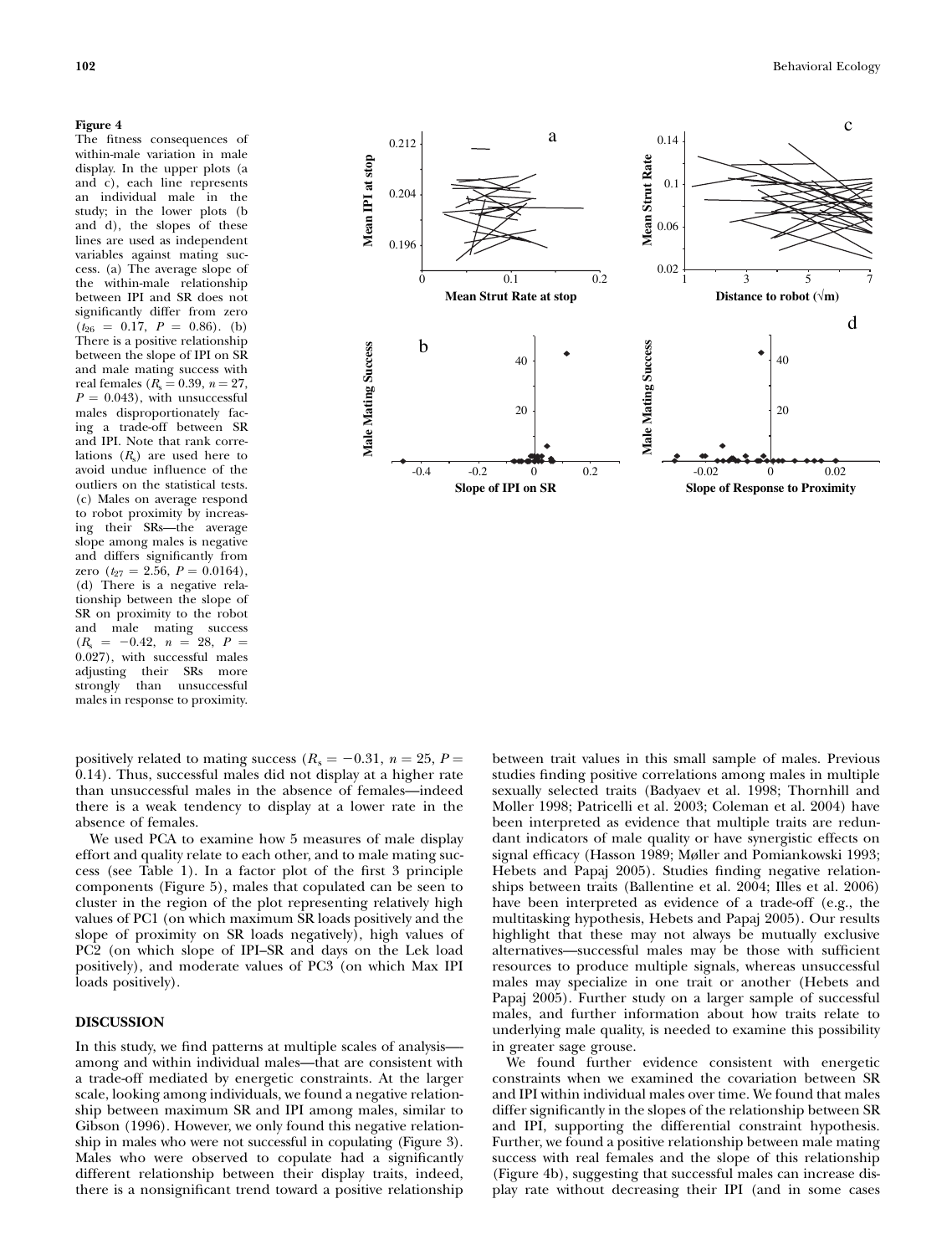

#### Figure 5

A factor plot of the relationships between principle components 1, 2, and 3. Maximum SR loaded positively and the slope of proximity on SR loaded negatively on PC1 (see Table 1), the slope of IPI–SR and Days of the Lek loaded positively on PC2, and the maximum IPI loaded strongly on PC3. Males who did not copulate are shown in open circles with gray lines; males who copulated are shown as filled black circles with black lines. Lines converge on the mean point (centroid) for each group.

increase both simultaneously), whereas unsuccessful males have a negative relationship between them. Taken together, these results suggest that within the range of SR and IPI values observed on the lek, males do not face a fixed constraint that cannot be overcome. Instead, the negative relationship between these traits is expressed disproportionately by unsuccessful males.

Why do unsuccessful males express a more negative relationship between IPI and SR? One possible explanation is that courtship display is costly, and males differ in their ability to bear these costs (Ryan 1988; Grafen 1990; Stearns 1992). There are a number of potential costs to male strutting behavior. Vehrencamp et al. (1989) measured the metabolic cost of displaying in sage grouse and found that strutting is energetically costly and that these costs affected males differently. Males that displayed actively (i.e., more attractive males) were found to forage further from the lek and maintain their body weight, whereas less active (i.e., unattractive) males foraged more closely and lost weight. Display behaviors may also incur costs by inciting aggression from neighboring territory holders (Westcott 1997; Pryke et al. 2001) or by increasing the risk of predation via increased conspicuousness, reduced vigilance or reduced ability to escape (Endler 1987; Cooper 1999; Koga et al. 2001). We do not have information about the condition of males in this study to directly test the possibility that successful males are in better condition and are thus better able to produce an attractive combination of traits. However, we found that both the slope of SR on IPI and the number of days spent on the lek, a season-long measure of effort, loaded together in a PCA (Figure 5 and Table 1).

Alternatively, or additionally, successful males may be better at tactical adjustment of their display rate. Gibson (1996) found evidence that SR is more important in influencing female choice during close courtship. Thus, males may benefit from displaying at a lower rate when females are farther away, to reduce their costs, and allocating more effort to display as females approach. Supporting this explanation, we found that successful males adjust their SR more than unsuccessful males in response to proximity (Figure 4d). Both maximum SR and responsiveness to proximity load together and correlate with male mating success, suggesting that males who more strongly adjust their SR in response to proximity are able to display at a higher maximum rate (see Figure 5 and Table 1). Moreover, we found a nonsignificant tendency for unsuccessful males to strut at a faster rate than successful males in the absence of females. Taken together, these results suggest that males tactically adjust their display traits as females approach, reducing costs by displaying at a lower rate when females are far away and that the tendency to do so is positively related to male mating success. Such differences in male tactical abilities may arise due to genetic and/or environmental differences in the ability to learn or respond to environmental stimuli (Koolhaas et al. 1999; Sih and Bell 2008) and/or differences in prior experience with courtship (King and West 1983; Trainer et al. 2002). We do not have sufficient information about the age and other characteristics of males in this study to address these possibilities here.

Are successful males more skilled in tactically allocating their courtship effort or do other factors cause the difference in display adjustment between successful and unsuccessful males? The patterns observed here are unlikely to be caused by successful males being more exhausted than unsuccessful males on the day of the experimental trial—real females (1–2 per morning) were present on the lek prior to robot trials on 3 of 9 trial mornings, but no males tested copulated with these females. However, successful males would certainly have engaged in more courtships earlier in the season and have a higher probability of future courtships; therefore, the conservation of courtship effort may be more important for these males, favoring stronger display adjustment. The optimal tactics for successful and unsuccessful males may thus differ. In addition, struts are used in agonistic context as well as a courtship context (Wiley 1973a, 1973b); therefore, unsuccessful males may need to maintain a higher SR to defend their territories. We are currently analyzing natural fighting behavior to address this possibility. Regardless of whether these differences in how males adjust their display effort with female proximity are mediated socially, by differences in favored tactics or by differences in the skill at which these tactics are executed, our results suggest that the tactical allocation of display effort allows males to produce a more attractive combination of display traits during courtship.

Our finding that successful males adjust their SRs more strongly with female proximity appears to contradict results in another population of sage grouse. Gibson et al. (1991) found the reverse of our results—correcting for female proximity, they found a positive relationship between male display rate at 50 m and male mating success but not display rate at 5 m. This would suggest that the slopes of male SR on proximity would not have negatively correlated with male mating success, as we found in our study population, and indeed that the opposite may have been true. Although a later study (Gibson 1996) found that corrected SR at 5 m was positively correlated to the probability that a female would mate during close courtship, SR at a distance is not reported in that study; therefore, we cannot directly compare our results with these. It is unclear whether the difference between the 1991 study and the present study reflect a difference in behavior between these populations, differences in the time of the season in which the study was conducted (our study was conducted later in the season, which may affect male strutting behaviors, as discussed above) or a difference between the experimental and observational nature of these studies. Supporting the first explanation, Hartzler (1972) found results more similar to ours in an observational study of a Montana population—he found that SR in close courtship is higher for breeding males,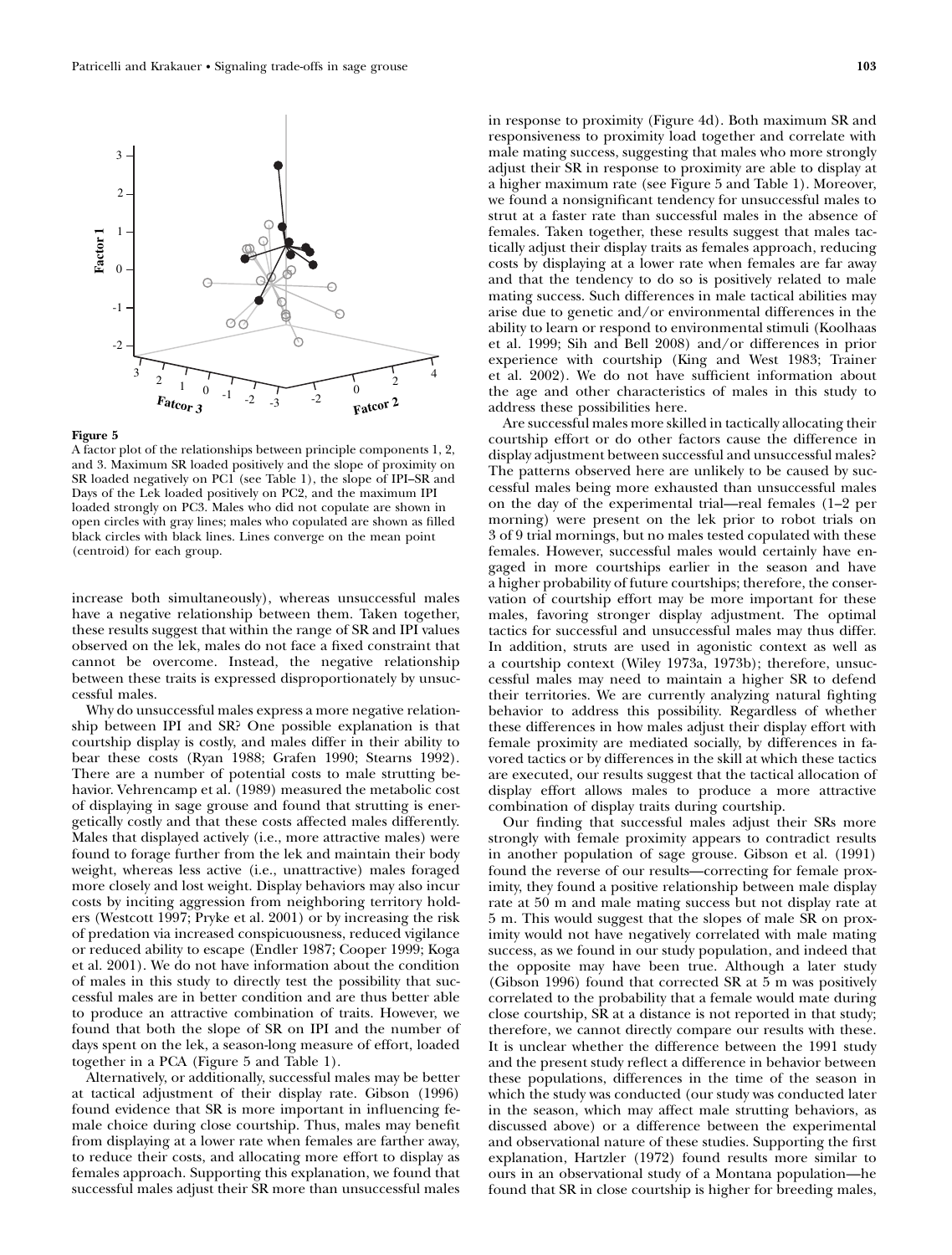but he found no relationship between breeding status and SR when no females were present on the lek. Similarly, a significant reversal in the relationship between display rate and mating success in the presence and absence of females was found in an observational study of closely related greater prairie chickens (Nooker and Sandercock 2008).

Similar to previous studies on other populations of greater sage grouse (Hartzler 1972; Gibson and Bradbury 1985; Gibson et al. 1991; Gibson 1996), we found that males who display at a higher maximum rate have higher mating success. However, we did not find a positive relationship between IPI and mating success, which was found in most, but not all, years in previous studies (Gibson and Bradbury 1985; Gibson et al. 1991; Gibson 1996). It is currently unclear whether 2007 was a year in which the correlation between IPI and mating success was too weak for us to detect, whether females in our study population (Wyoming, United States) assess traits differently than females in the previously studied population (California, United States) or whether the larger size of our study lek affects female mate-choice behaviors (Gibson et al. 1991). Analysis of the correlates of mating success in additional years is underway to examine these possibilities. Here, we examined the relationship between IPI and other traits based on strong previous evidence that IPI is assessed by females during mate choice or related to a trait that is assessed by females (e.g., amplitude, Dantzker et al. 1999; Gibson 1996).

Taken together, our results provide evidence consistent with a trade-off mediated by energetic constraints. But although there is evidence (discussed below) that strutting is energetically costly, further study is needed to examine how both quality and quantity are linked to available energy to demonstrate an energetic trade-off between them. In addition, further information is needed about how males allocate their energy on these different scales. The window during which we measured male display traits was narrow (2–12 3-min periods sampled per male), but males may face energetic trade-offs that play out at life-long, season-long, day-long, and courtship-long scales (Stearns 1992). The relationship between a male's energy resources and his tactical use of these resources at all of these scales may be complex. For example, if males are in good condition, they may have less need to tactically adjust their traits. This predicts a pattern opposite to the one observed here but nonetheless highlights the complexity of how animals might respond to energetic constraints. In addition, male display traits in this study were measured with an experimentally controlled female stimulus but were not experimentally manipulated; thus, the correlations we observed between male traits and mating success may be caused by other factors, as is generally true for observational studies.

Although further study is needed to understand the causes of the observed relationships between display traits, these results show that examination of the covariation between display components can elucidate how both the trait space available to a male, as well as his adjustment within this space, may contribute to male fitness. To be successful, males may need the ability to produce attractive signals, as well as the ability to respond to female behaviors and tactically allocate their limited display effort. Researchers have considered short-term tactical allocation of effort in sequential assessment during variable or escalating contests among males (e.g., Clutton-Brock et al. 1979; Payne and Pagel 1997; Price et al. 2006; Cardoso et al. 2009). Tactical allocation of effort has less often been considered within courtship displays (Parker 1974; Payne and Pagel 1996). Because males in a wide range of taxa increase their courtship display rate or other call features when females are close (e.g., Collins 1994; Byrne 2008; How et al. 2008), such fine-scale adjustments of display effort are

likely to be widespread. In addition, energetic and/or mechanistic trade-offs between different components of multicomponent displays appear to be common (e.g., Lambrechts and Dhondt 1988; Podos et al. 2004; Bertram and Warren 2005). If there are benefits to emphasizing different signal features in different contexts, or producing less costly signals when the potential benefits are low, then tactical adjustment of signaling behaviors may allow males to maximize the attractiveness of their sexual displays in the face of these trade-offs (Wells and Taigen 1986; Bertram and Warren 2005; Price et al. 2006; How et al. 2008; Cardoso et al. 2009). However, this hypothesis has not yet been tested in other species, nor have the fitness consequences of variation in the ability to make these adjustments been measured. For sage grouse, our results suggest that there is plasticity in both the quantity and quality with which male strut signals are produced—despite their description as a ''fixed-action pattern'' (Wiley 1973a)—and that the ability to adjust these displays tactically may itself be a trait favored by sexual selection.

#### SUPPLEMENTARY MATERIAL

Supplementary material can be found at [http://www](http://www.beheco.oxfordjournals.org/) [.beheco.oxfordjournalsorg/.](http://www.beheco.oxfordjournals.org/)

## FUNDING

UC Davis and an NSF Research Starter Grant (IOB-0528563) to G.L.P.

We thank Tom Fowler and Marc Dantzker for help in building the robot. For advice and help in data collection and analysis, we thank the Lander offices of the BLM and Wyoming Game and Fish Department, Diane Blackwood, Jessica Blickley, Jack Bradbury, John Burt, Tom Christiansen, Marc Dantzker, Wendy Fair, Robert Grotke, Stan Harter, William Hatch, Megan Jones, Erica Lindgren, Neil Losin, Sue Oberlie, Jeff Podos, Tom Rinkes, Eli Rose, Nerissa Rujanavech, Sarah Sells and Conor Taff., and many UC Davis undergrads, especially Melissa West. We thank Mark Laidre, Michael Jennions, and an anonymous reviewer for helpful comments on the manuscript.

### **REFERENCES**

- Badyaev AV, Etges WJ, Faust JD, Martin TE. 1998. Fitness correlates of spur length and spur asymmetry in male wild turkeys. J Anim Ecol. 67:845–852.
- Ballentine B, Hyman J, Nowicki S. 2004. Vocal performance influences female response to male bird song: an experimental test. Behav Ecol. 15:163–168.
- Bertram SM, Warren PS. 2005. Trade-offs in signalling components differ with signalling effort. Anim Behav. 70:477–484.
- Boyce MS. 1990. The red queen visits sage grouse leks. Am Zool. 30:263–270.
- Byrne PG. 2008. Strategic male calling behavior in an Australian terrestrial toadlet (Pseudophryne bibronii). Copeia. 1:57–63.
- Cardoso GC, Atwell JW, Ketterson ED, Price TD. 2009. Song types, song performance, and the use of repertoires in dark-eyed juncos (Junco hyemalis). Behav Ecol. 20:901–907.
- Christie P, Mennill D, Ratcliffe L. 2004. Pitch shifts and song structure indicate male quality in the dawn chorus of black-capped chickadees. Behav Ecol Sociobiol. 55:341–348.
- Clark CW, Ellison WT. 2000. Calibration and comparison of the acoustic location methods used during the spring migration of the bowhead whale, Balaena mysticetus, off Pt. Barrow, Alaska, 1984–1993. J Acoust Soc Am. 107:3509–3517.
- Clutton-Brock TH, Albon S, Gibson R, Guinness F. 1979. The logical stag: adaptive aspects of fighting in red deer. Anim Behav. 27: 211–225.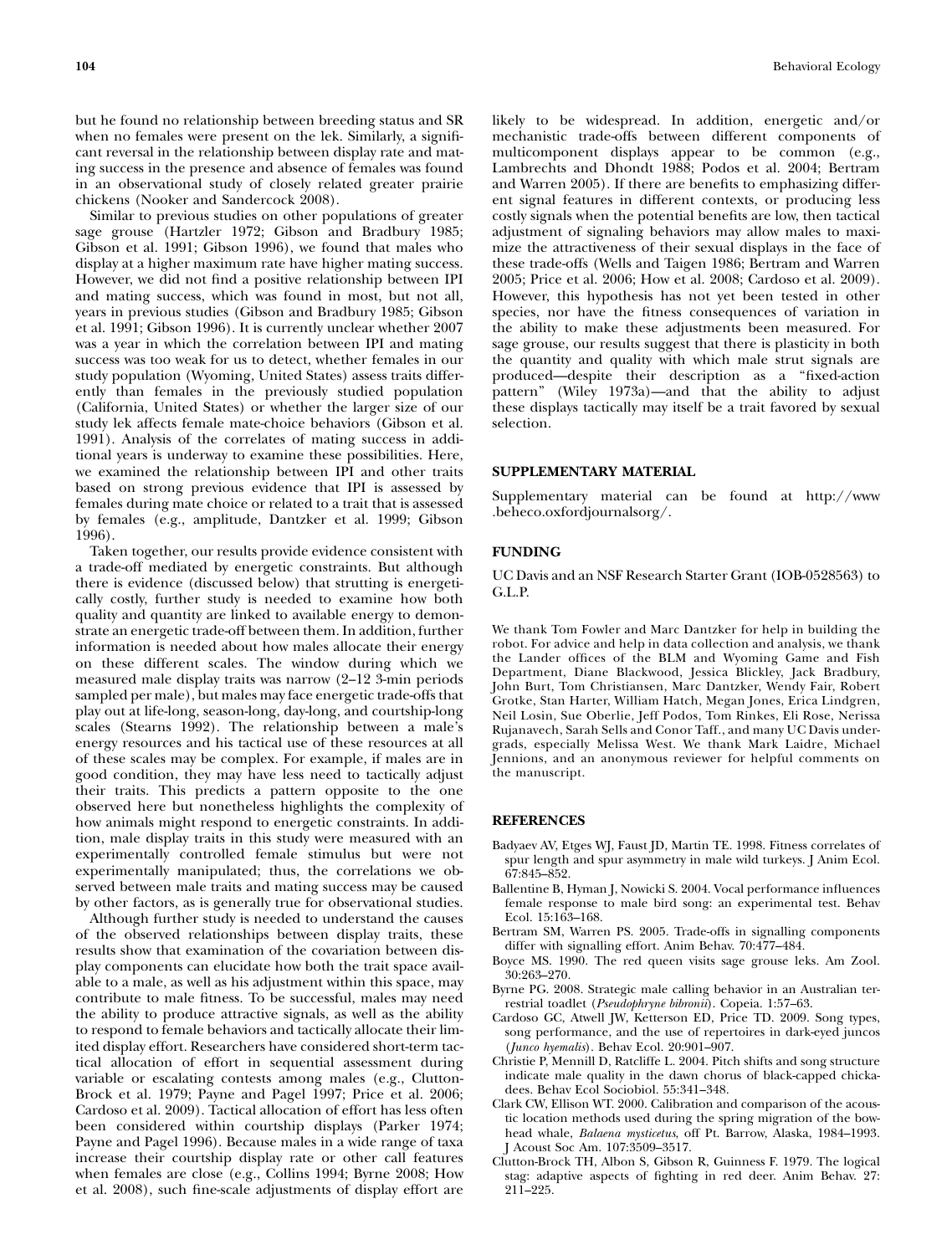- Coleman SW, Patricelli GL, Borgia G. 2004. Variable female preferences drive complex male displays. Nature. 428:742–745.
- Collins SA. 1994. Male displays—a cause or effect of female preference. Anim Behav. 48:371–375.
- Cooper WE. 1999. Tradeoffs between courtship, fighting, and antipredatory behavior by a lizard, Eumeces laticeps. Behav Ecol Sociobiol. 47:54–59.
- Cramer ERA, Price JJ. 2007. Red-winged blackbirds Ageliaus phoeniceus respond differently to song types with different performance levels. J Avian Biol. 38:122–127.
- Dantzker MS, Deane GB, Bradbury JW. 1999. Directional acoustic radiation in the strut display of male sage grouse Centrocercus urophasianus. J Exp Biol. 202:2893–2909.
- Dobson FS, Risch TS, Murie JO. 1999. Increasing returns in the life history of Columbian ground squirrels. J Anim Ecol. 68:73-86.
- Endler JA. 1987. Predation, light intensity and courtship behavior in Poecilia reticulata (Pisces: Poeciliidae). Anim Behav. 35:1376–1385.
- Gerhardt HC. 1991. Female mate choice in treefrogs: static and dynamic acoustic criteria. Anim Behav. 42:615–635.
- Gibson RM. 1990. Relationships between blood parasites, mating success and phenotypic cues in male sage grouse Centrocercus-Urophasianus. Am Zool. 30:271–278.
- Gibson RM. 1996. Female choice in sage grouse: the roles of attraction and active comparison. Behav Ecol Sociobiol. 39:55–59.
- Gibson RM, Bradbury JW. 1985. Sexual selection in lekking grouse: phenotypic correlates of male strutting success. Behav Ecol Sociobiol. 18:117–123.
- Gibson RM, Bradbury JW, Vehrencamp SL. 1991. Mate choice in lekking sage grouse revisited: the roles of vocal display, female site fidelity, and copying. Behav Ecol. 2:165–180.
- Grafen A. 1990. Biological signals as handicaps. J Theor Biol. 144: 517–546.
- Hartzler JE. 1972. An analysis of sage grouse lek behavior. (PhD Dissertation). Missoula (MT): University of Montana.
- Hasson O. 1989. Amplifiers and the handicap principle in sexual selection: a different emphasis. Proc R Soc Lond Ser B. 235: 383–406.
- Hebets EA, Papaj DR. 2005. Complex signal function: developing a framework of testable hypotheses. Behav Ecol Sociobiol. 57: 197–214.
- How MJ, Hemmi JM, Zeil J, Peters R. 2008. Claw waving display changes with receiver distance in fiddler crabs, Uca perplexa. Anim Behav. 75:1015–1022.
- Illes AE, Hall ML, Vehrencamp SL. 2006. Vocal performance influences male receiver response in the banded wren. Proc R Soc Lond B. 273:1907–1912.
- Janicke T, Hahn S, Ritz MS, Peter H-U. 2008. Vocal performance reflects individual quality in a nonpasserine. Anim Behav. 75:91–98.
- Kelso EC, Verrell PA. 2002. Do male veiled chameleons, Chamaeleo calyptratus, adjust their courtship displays in response to female reproductive status? Ethology. 108:495–512.
- King AP, West MJ. 1983. Epigenesis of cowbird song: a joint endeavor of males and females. Nature. 305:704–706.
- Knops JMH, Koenig WD, Carmen WJ. 2007. Negative correlation does not imply a tradeoff between growth and reproduction in California oaks. Proc Nat Acad Sci. 104:16982–16985.
- Koga T, Backwell PRY, Christy JH, Murai M, Kasuya E. 2001. Malebiased predation of a fiddler crab. Anim Behav. 62:201–207.
- Koolhaas JM, Korte SM, De Boer SF, Van Der Vegt BJ, Van Reenen CG, Hopster H, De Jong IC, Ruis MAW, Blokhuis HJ. 1999. Coping styles in animals: current status in behavior and stress-physiology. Neurosci Biobehav Rev. 23:925–935.
- Kroodsma DE. 1986. Design of playback experiments. Auk. 103: 640–642.
- Lambrechts M, Dhondt AA. 1988. The anti-exhaustion hypothesis: a new hypothesis to explain song performance and song switching in the great tit. Anim Behav. 36:327–334.
- Langemann U, Tavares JP, Peake TM, McGregor PK. 2000. Response of great tits to escalating patterns of playback. Behaviour. 137: 451–471.
- McGregor PK, Catchpole CK, Dabelsteen T, Falls JB, Fusani L, Gerhardt HC, Gilbert F, Horn AG, Klump GM, Kroodsma DE, et al. 1992. Design of playback experiments: the Thornbridge Hall NATO ARW Consensus. In: McGregor PK, editor. Playback and studies of animal communication. New York: Plenum Press. p. 1–9.
- Mennill DJ, Burt JM, Fristrup KM, Vehrencamp SL. 2006. Accuracy of an acoustic location system for monitoring the position of duetting songbirds in tropical forest. J Acoust Soc Am. 119: 2832–2839.
- Møller AP, Pomiankowski AN. 1993. Why have birds got multiple sexual ornaments? Behav Ecol Sociobiol. 32:167–176.
- Nooker J, Sandercock B. 2008. Phenotypic correlates and survival consequences of male mating success in lek-mating greater prairie-chickens (Tympanuchus cupido). Behav Ecol Sociobiol. 62: 1377–1388.
- Parker GA. 1974. Courtship persistence and female-guarding as male time investment strategies. Behaviour. 48:157–183.
- Patricelli GL. 2002. Interactive signaling during courtship in satin bowerbirds (Ptilonorhynchus violaceus). (Doctoral dissertation). College Park (MD): University of Maryland.
- Patricelli GL, Coleman SW, Borgia G. 2006. Male satin bowerbirds, Ptilonorhynchus violaceus, adjust their display intensity in response to female startling: an experiment with robotic females. Anim Behav. 71:49–59.
- Patricelli GL, Uy JAC, Borgia G. 2003. Multiple male traits interact: attractive bower decorations facilitate attractive behavioral displays in satin bowerbirds. Proc R Soc Ser B. 270:2389–2395.
- Patricelli GL, Uy JAC, Walsh G, Borgia G. 2002. Sexual selection: male displays adjusted to female's response. Nature. 415:279–280.
- Payne RJH, Pagel M. 1996. When is false modesty a false economy? An optimality model of escalating signals. Proc R Soc Ser B. 263: 1545–1550.
- Payne RJH, Pagel MD. 1997. Why do animals repeat displays? Anim Behav. 54:109–119.
- Podos J. 1997. A performance constraint on the evolution of trilled vocalizations in a songbird family (Passeriformes: Emberizidae). Evolution. 51:537–551.
- Podos J. 2001. Correlated evolution of morphology and vocal signature in Darwin's finches. Nature. 409:185–188.
- Podos J, Huber SK, Taft B. 2004. Bird Song: the interface of evolution and mechanism. Ann Rev Ecol Evol Sys. 35:55–87.
- Price JJ, Earnshaw SM, Webster MS. 2006. Montezuma oropendolas modify a component of song constrained by body size during vocal contests. Anim Behav. 71:799–807.
- Pryke SR, Lawes MJ, Andersson S. 2001. Agonistic carotenoid signalling in male red-collared widowbirds: aggression related to the colour signal of both the territory owner and model intruder. Anim Behav. 62:695–704.
- Quinn GP, Keough MJ. 2002. Experimental design and data analysis for biologists. Cambridge (MA): Cambridge University Press.
- Ryan MJ. 1988. Energy, calling, and selection. Am Zool. 28:885–898.
- Semple K, Wayne RK, Gibson RM. 2001. Microsatellite analysis of female mating behaviour in lek-breeding sage grouse. Mol Ecol. 10:2043–2048.
- Sih A, Bell AM. 2008. Insights for behavioral ecology from behavioral syndromes. Advances in the study of behavior. . Vol. 38. San Diego (CA): Elsevier Academic Press Inc. p. 227–281.
- Singal SP. 2005. Noise pollution and control strategy. Oxford: Alha Science International.
- Sockman KW, Sewall KB, Ball GF, Hahn TP. 2006. Economy of mate attraction in the Cassin's finch. Biol Lett. 1:34–37.
- Spiesberger JL, Fristrup KM. 1990. Passive localization of calling animals and sensing of their acoustic environment using acoustic tomography. Am Nat. 135:107–153.
- Stearns S. 1992. The evolution of life histories. New York: Oxford University Press.
- Taigen T, Wells K. 1985. Energetics of vocalization by an anuran amphibian (Hyla versicolor). J Comp Physiol B. 155:163–170.
- Thornhill R, Moller AP. 1998. The relative importance of size and asymmetry in sexual selection. Behav Ecol. 9:546–551.
- Trainer JM, McDonald DB, Learn WA. 2002. The development of coordinated singing in cooperatively displaying long-tailed manakins. Behav Ecol. 13:65–69.
- Van Noordwijk AJ, Dejong G. 1986. Acquisition and allocation of resources—their influence on variation in life-history tactics. Am Nat. 128:137–142.
- Vehrencamp SL, Bradbury JW, Gibson RM. 1989. The energetic cost of display in male sage grouse. Anim Behav. 38:885–896.
- Webb B. 2000. What does robotics offer animal behaviour? Anim Behav. 60:545–558.